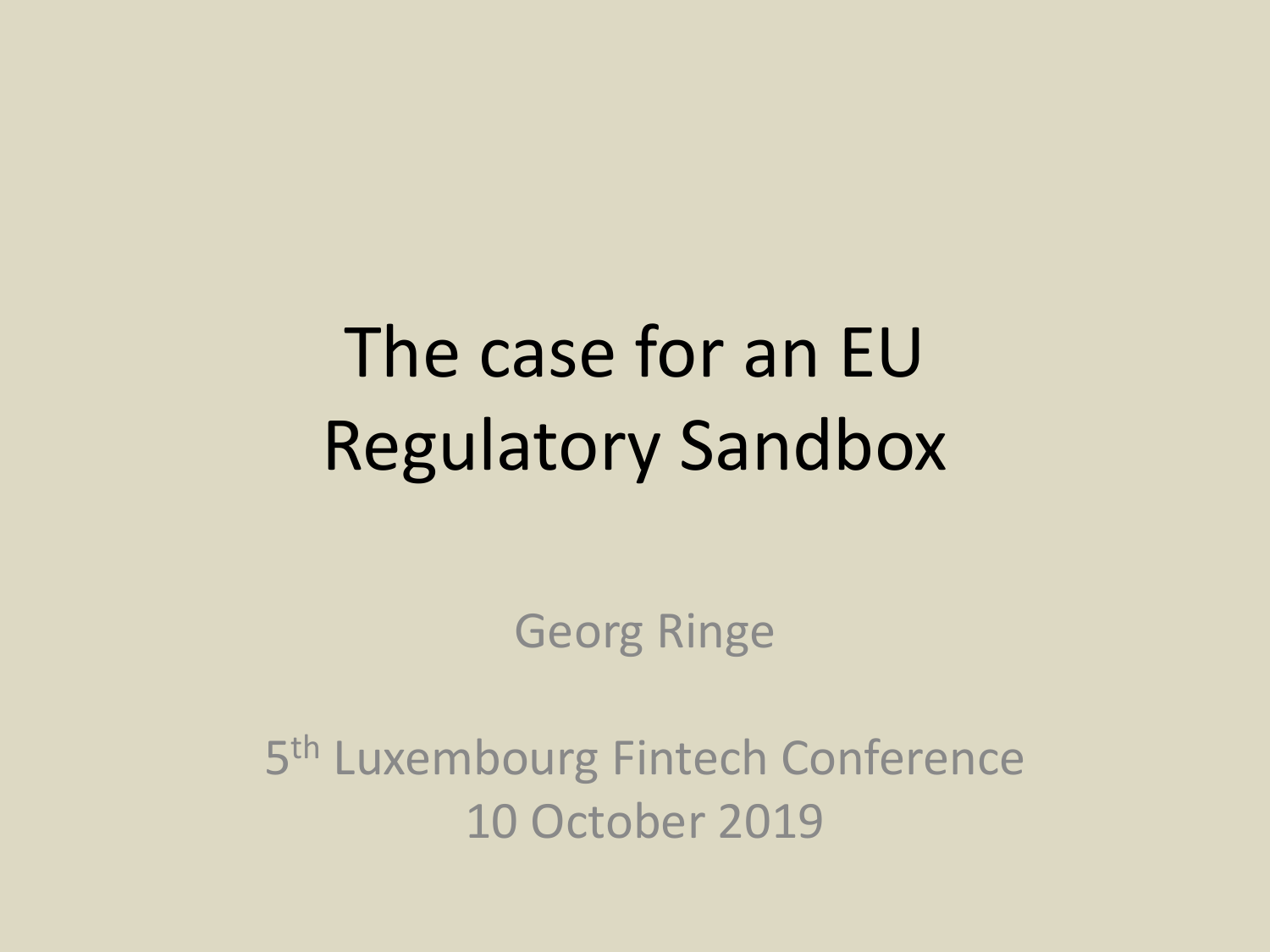# The topic

Main points

- How to regulate financial technology?
	- Financial technology and the speed of innovation
	- Regulatory uncertainty
- Proposal for sandbox, implementation within the EU framework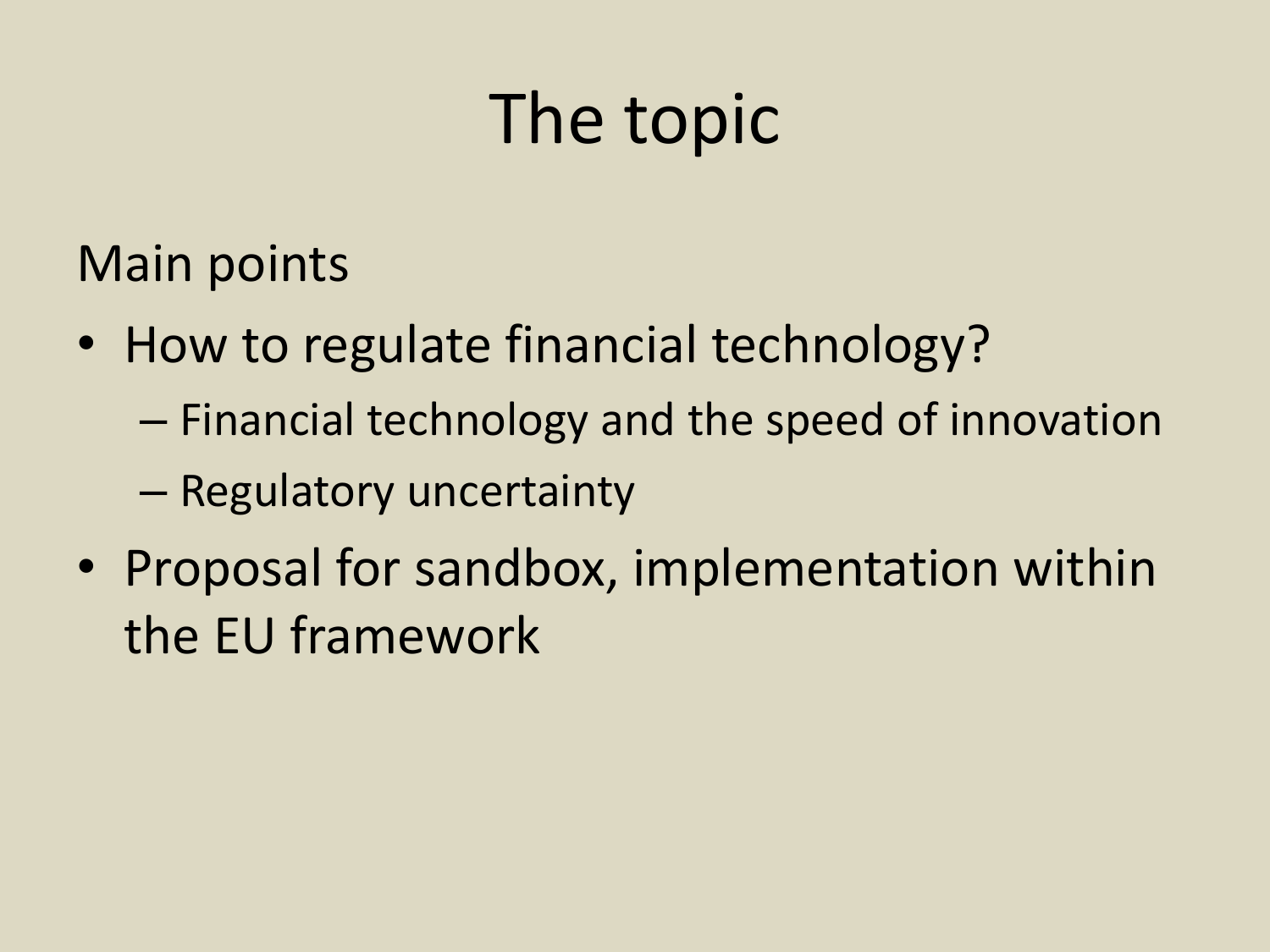### I. Challenges for fintech regulation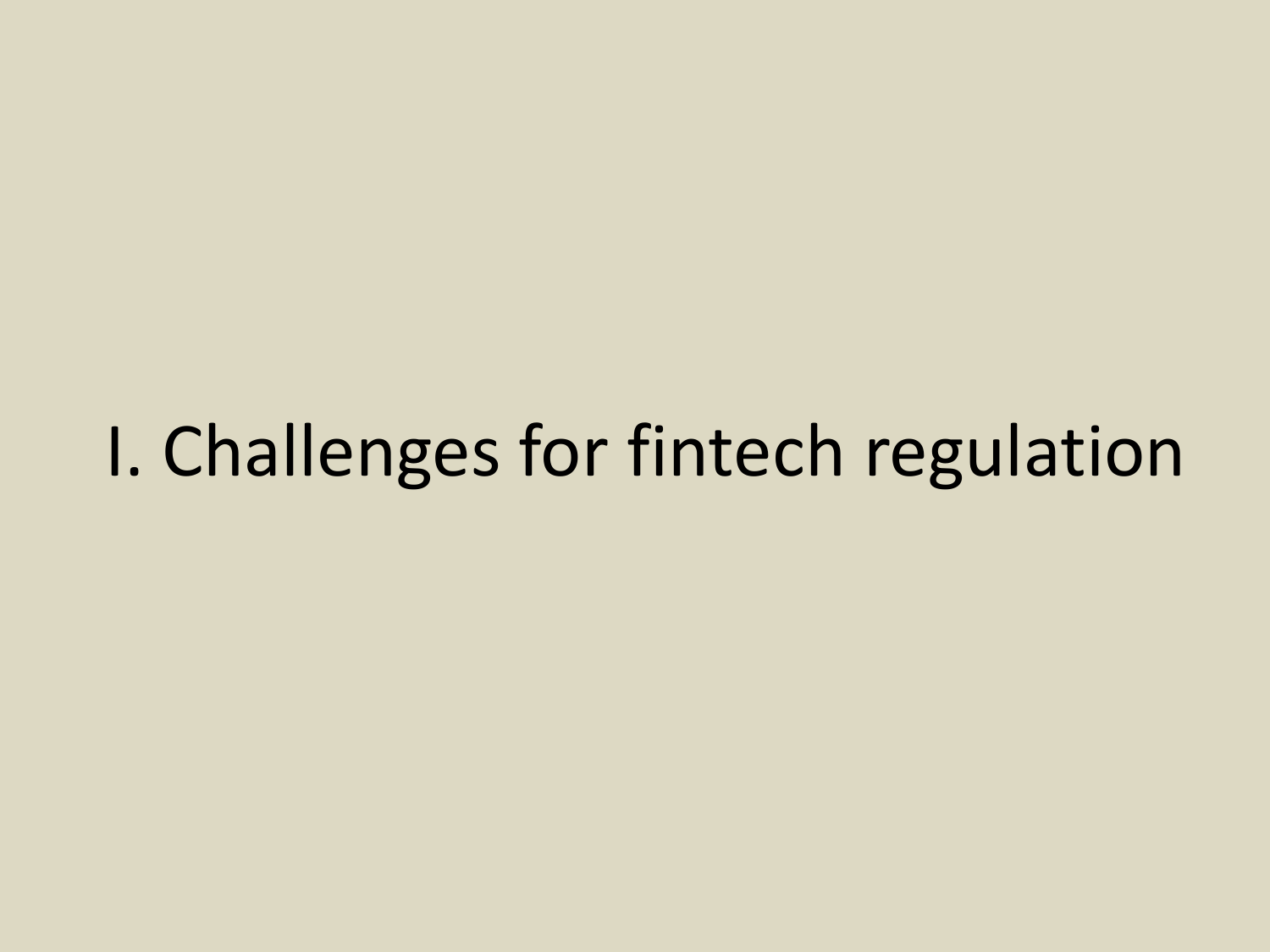# "Uncertainty"

- EU consultation (2016): **regulatory uncertainty**
	- Mifid etc: "written for a different age"
- EBA 2017: very different regimes across EU, 35% of fintechs under no regulatory regime at all
- Zetzsche et al (2017); EU Commission (2017): MS interpret pieces of EU law very differently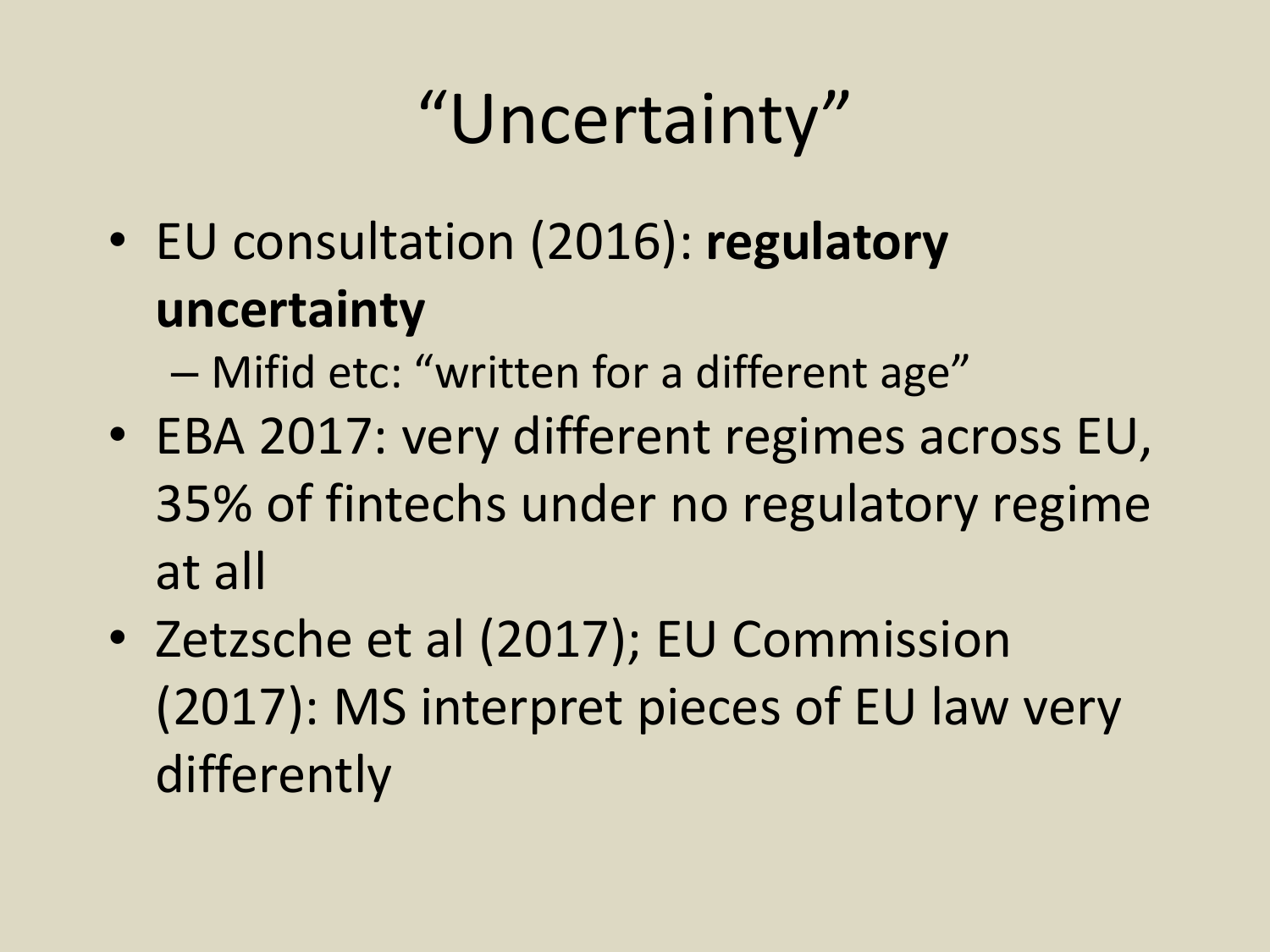# "Uncertainty" no 2

#### **Uncertainty for the regulator**

- Risks and promises of fintech
- Lack of regulators' sophistication and expertise in technology
- Many facts not yet apparent, to be monitored – e.g. consumer risks, market stability issues
- Fast-moving developments EU legislation slow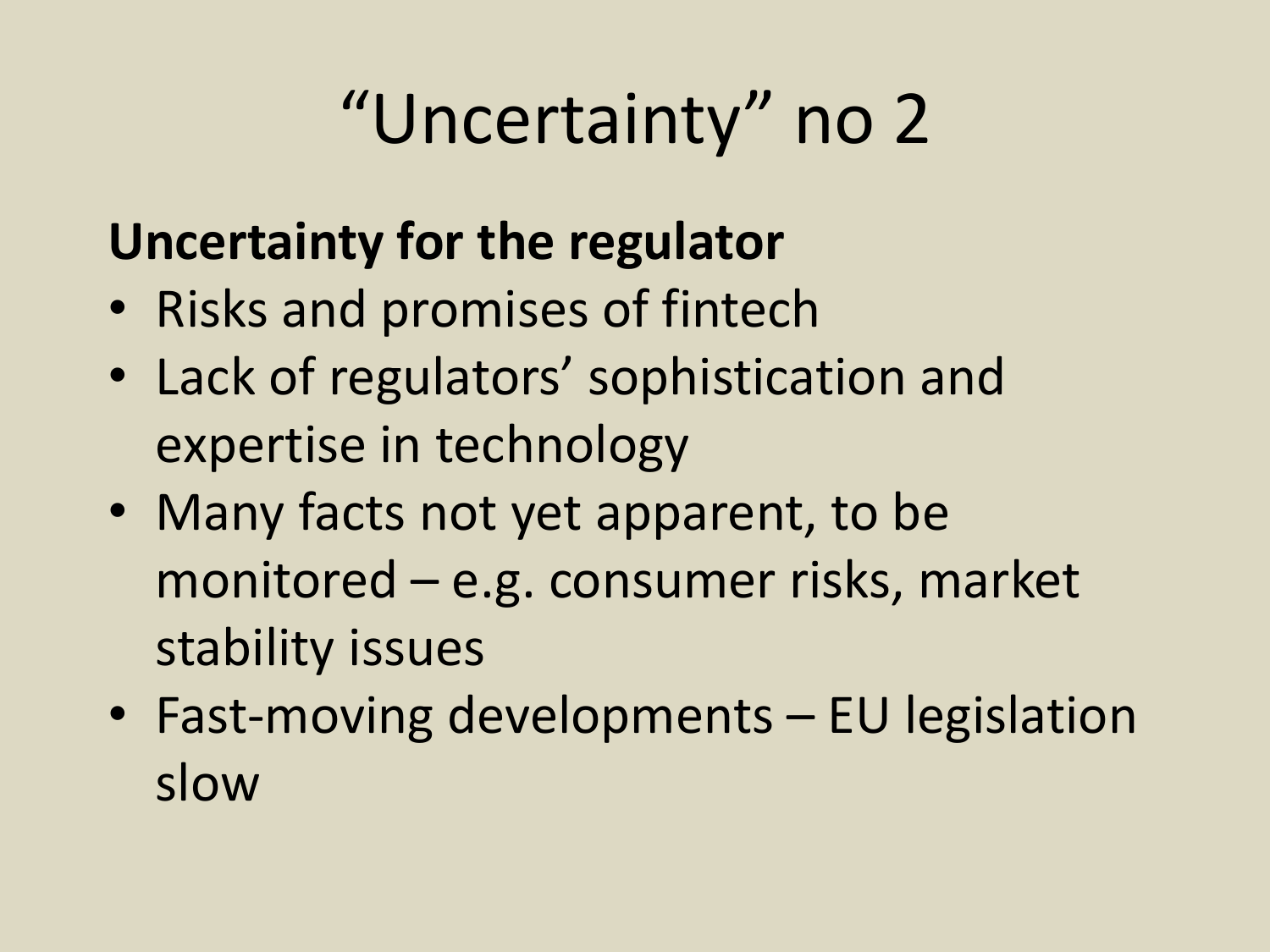#### Consequences

- barrier to entry
- barrier for potential investors & consumers
- may increase "time to market" by a third, at a cost of 8% of product lifetime revenue (Stern et al 2014)
- Problem for regulators, arbitrage possibilities.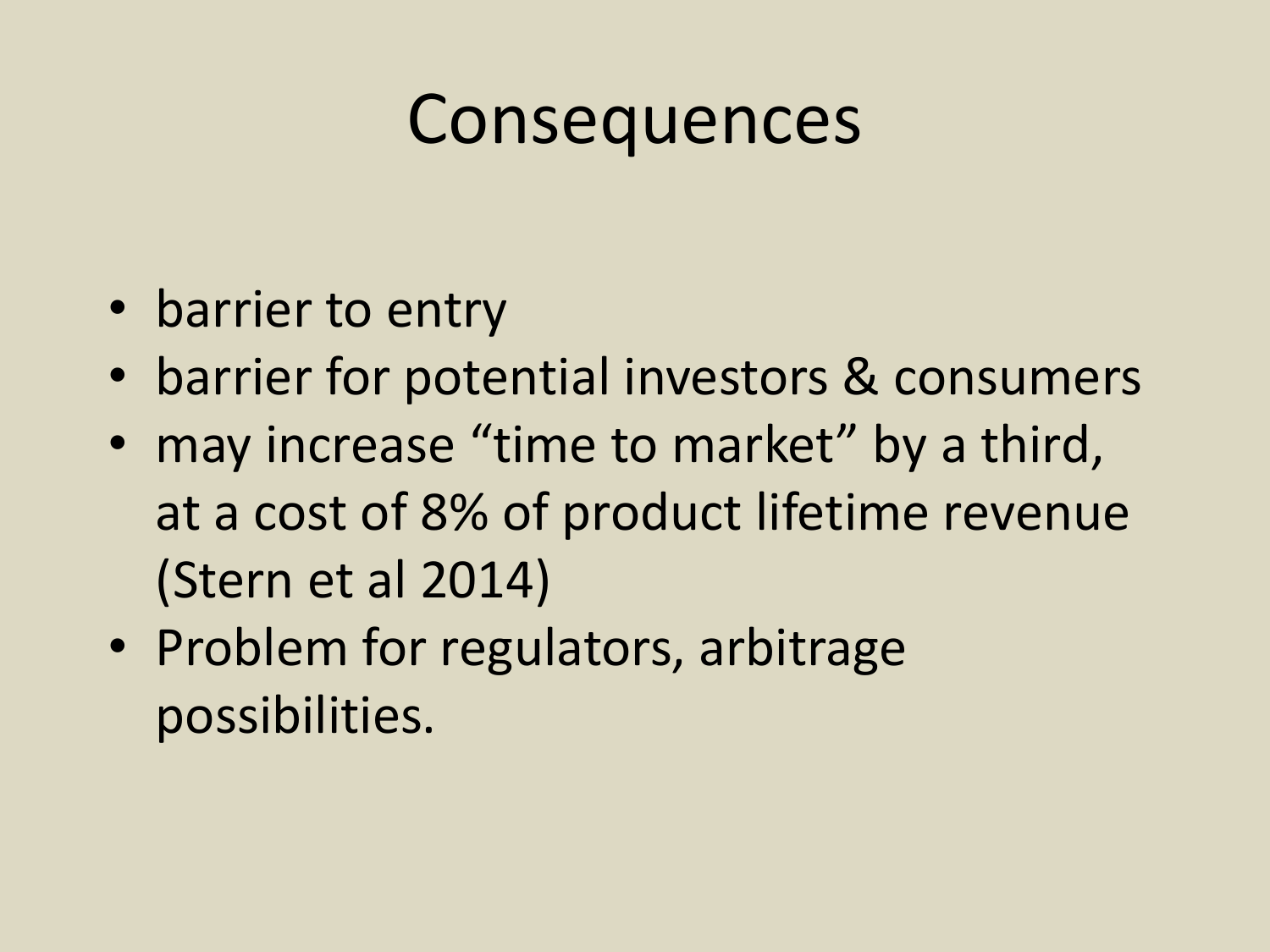## II. How **should** regulation respond?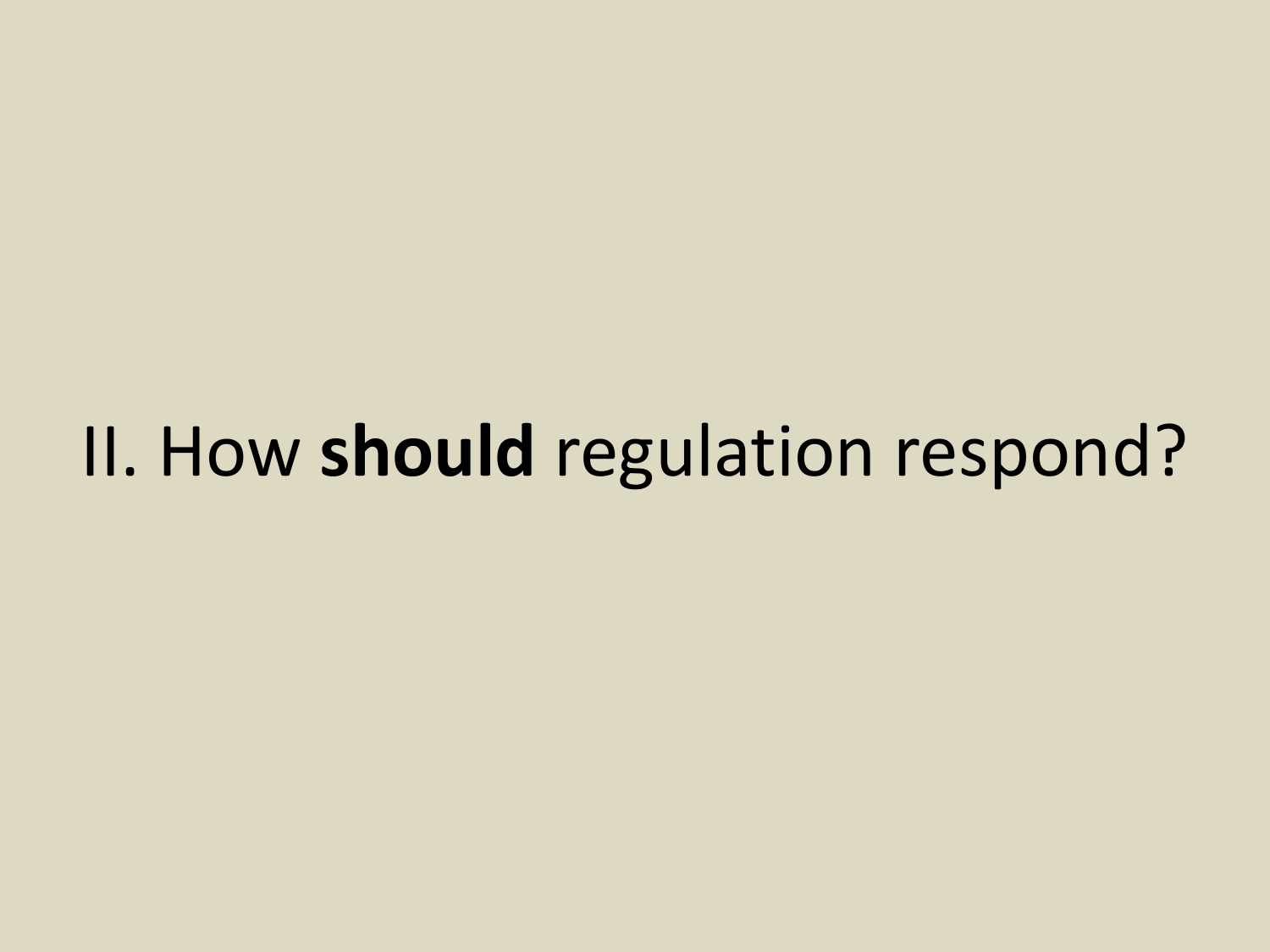# Starting point

#### **Assessment of new technology frequently ambiguous**

- Promises and risks of new business model
- Regulatory uncertainty; shortcoming of the framework; some unaddressed risks; high barriers to entry
- Dynamic solution needed that responds to immediate need – yet safeguards against risks
- Case for "**regulatory sandbox**"

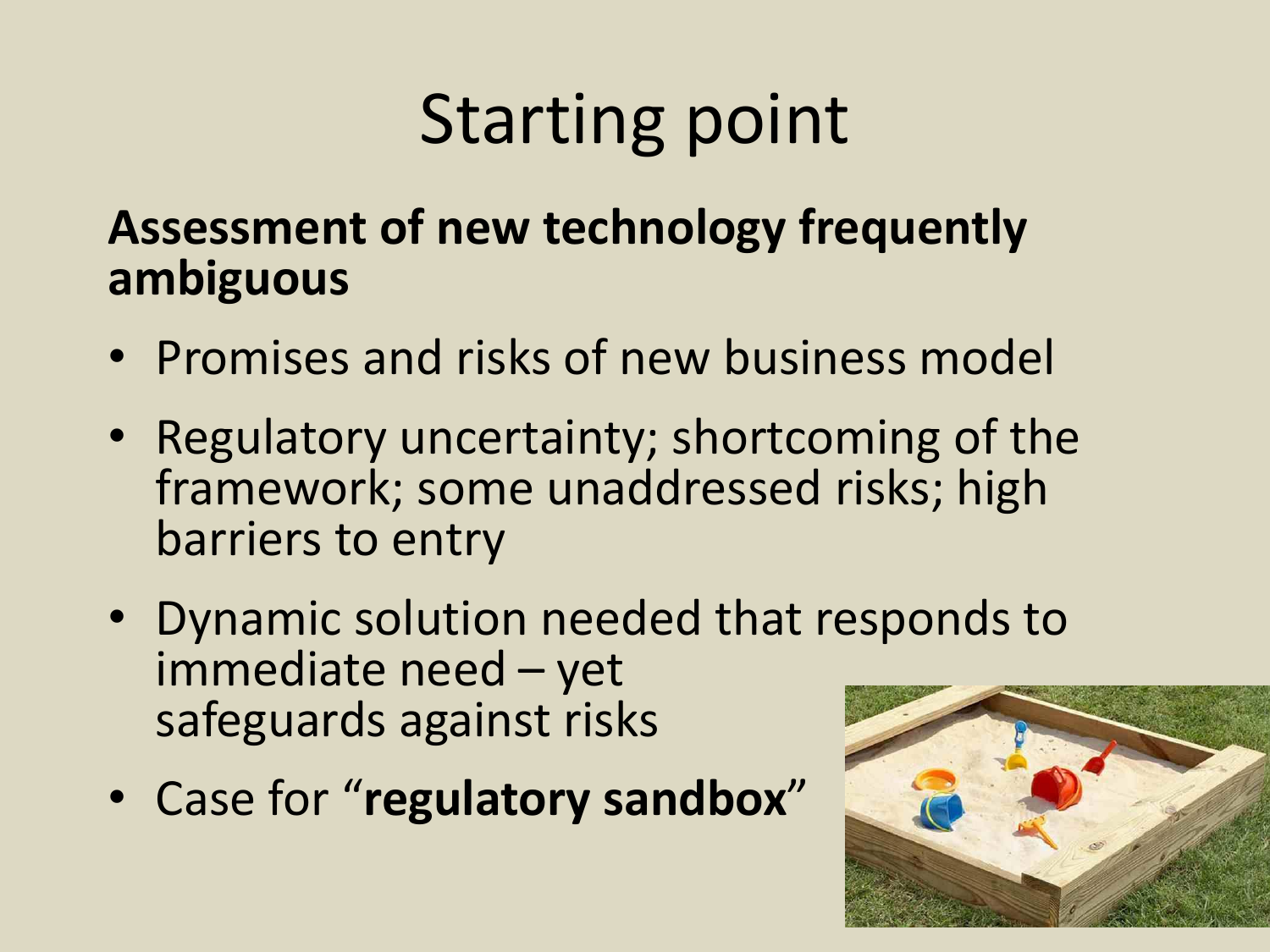# Sandbox

#### **Regulatory sandbox**

- "controlled space" where firms can test and validate innovative products, regulation relaxed
- special safeguards for consumers
- limited period of time
- support and monitoring by authority
- "mutual learning" idea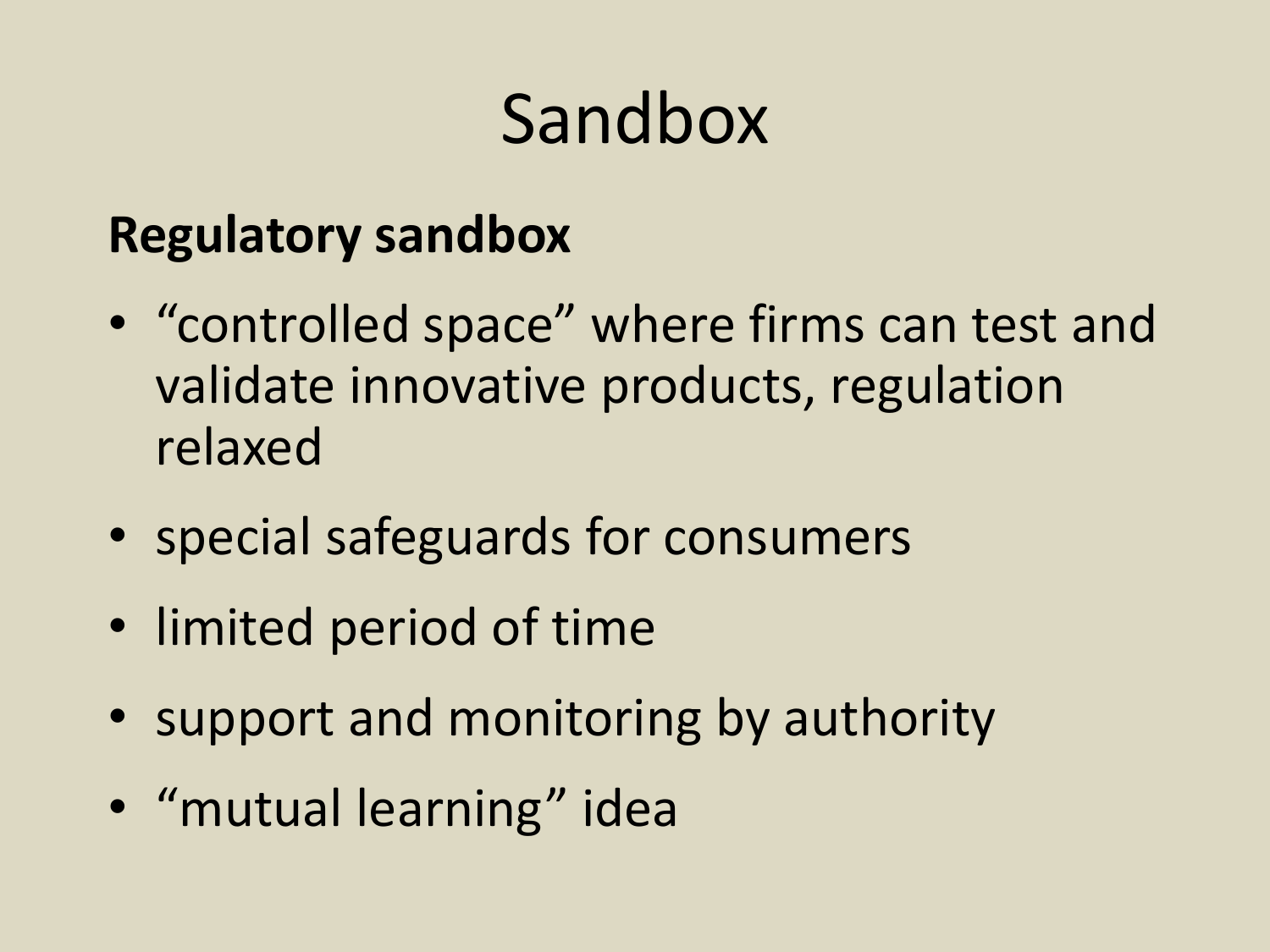# Sandbox

#### **Sandboxes in operation (inter alia):**

- UK and NL, DK, Switzerland
- East Asia (incl. Taiwan, Japan)
- Australia, Canada

#### **Common features**

- **Entry requirements**: innovation factor, stability concerns, individual need; sectoral limitations
- **Consumer protection**: redress, ombudsman, compensation scheme
- **Time limitation**
- **Relaxation of regulatory burden**: waivers, no enforcement, discretion, guidance
- **Exit**: remove privilege, consumer exit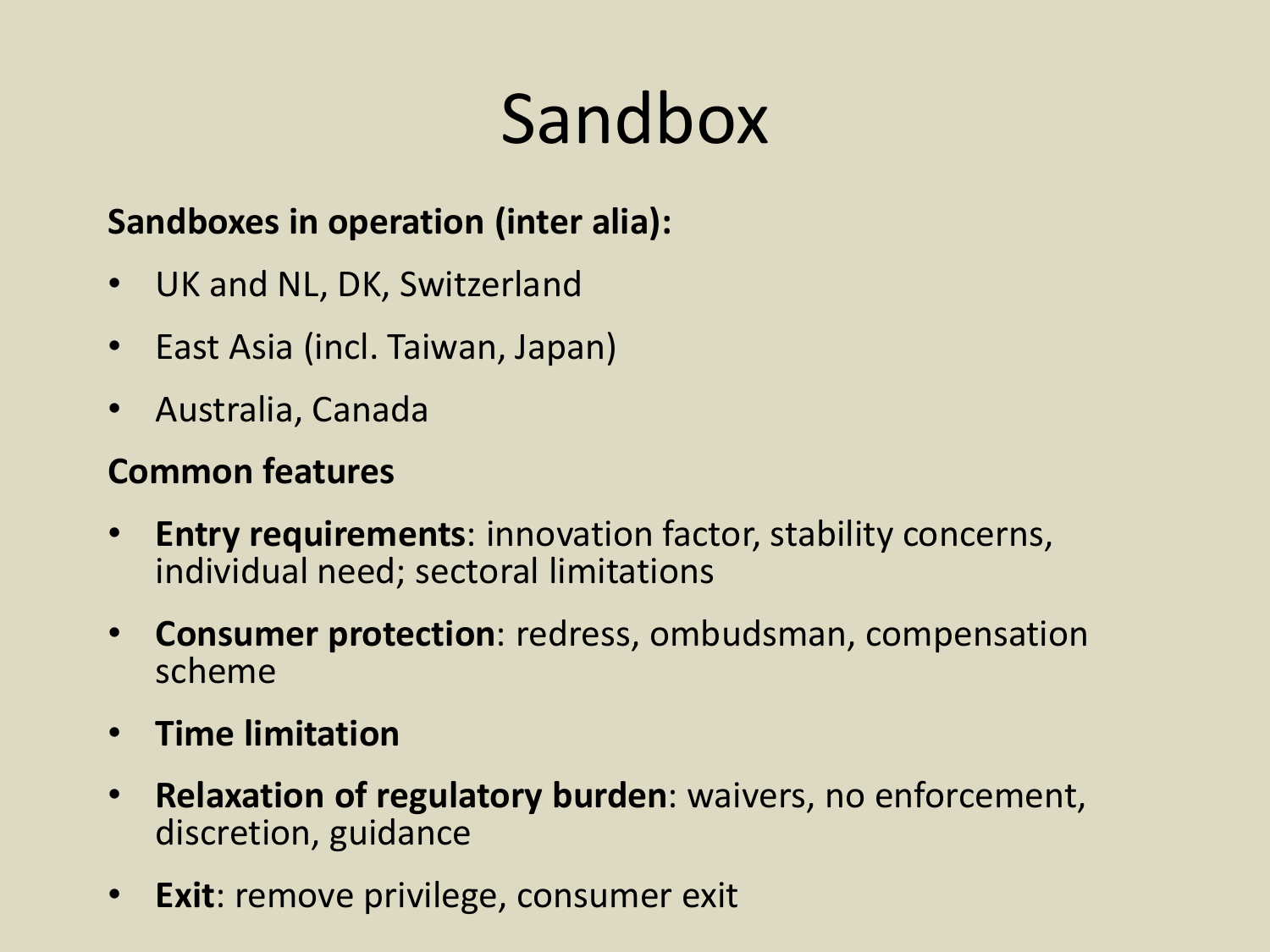- **Reduces market barriers**
	- shorter "time to market"
	- Addresses regulatory uncertainty problem
	- Lowers regulatory burden, encourages entrepreneurship -> fuels innovation
	- Greater incentives for start-ups, lower risk of being copied by larger rivals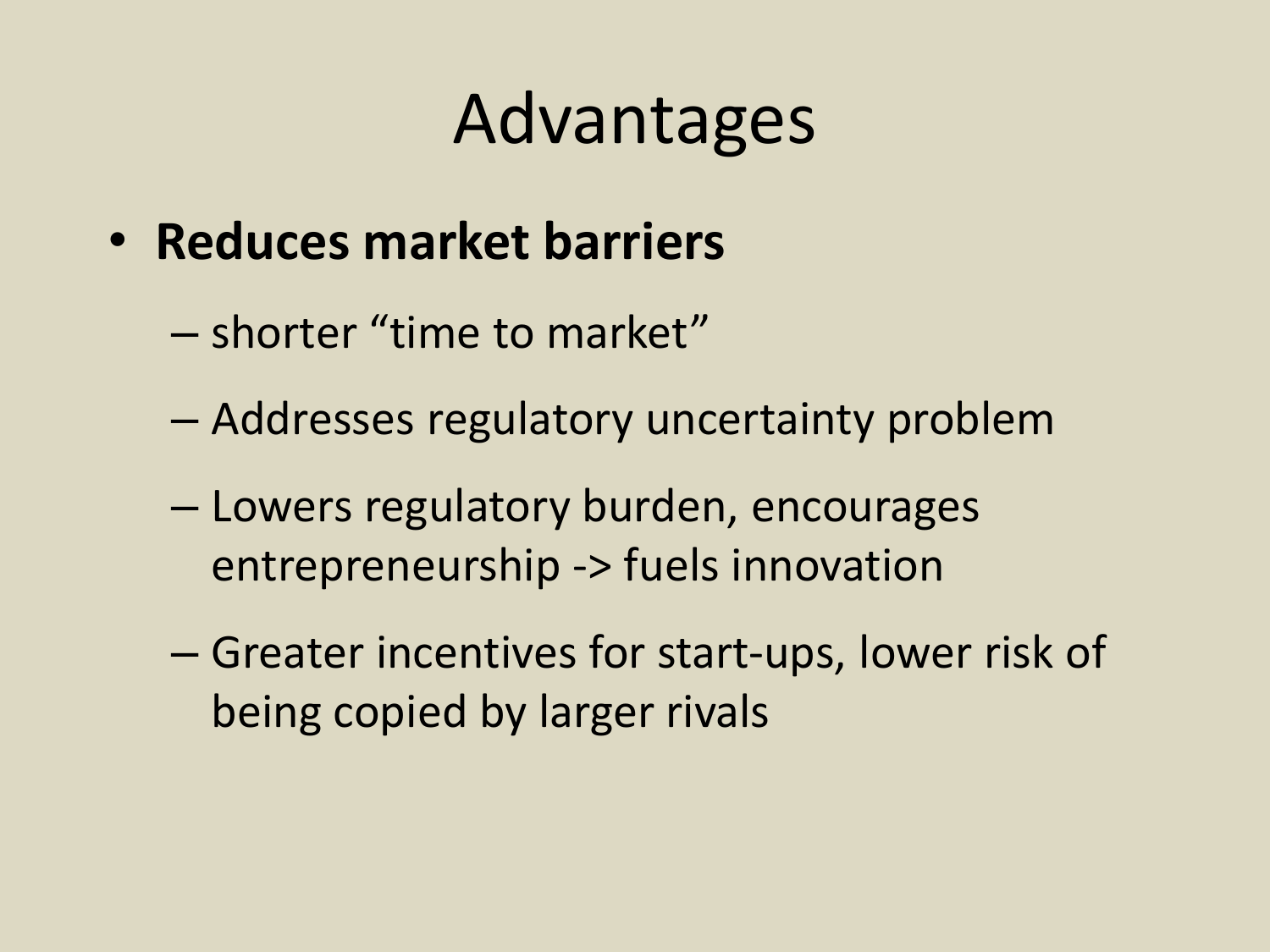- **Institutionalised dialogue** between firm and regulator (mutual learning)
	- Regulatory learning risks and benefits
	- Collection of data and experience
	- Creates culture of dialogue and cooperation
- **Signalling effect** communicates regulatory flexibility and open-mindedness towards new technologies and innovative firms
	- UK sandbox contributes to London's pre-eminence as a fintech hub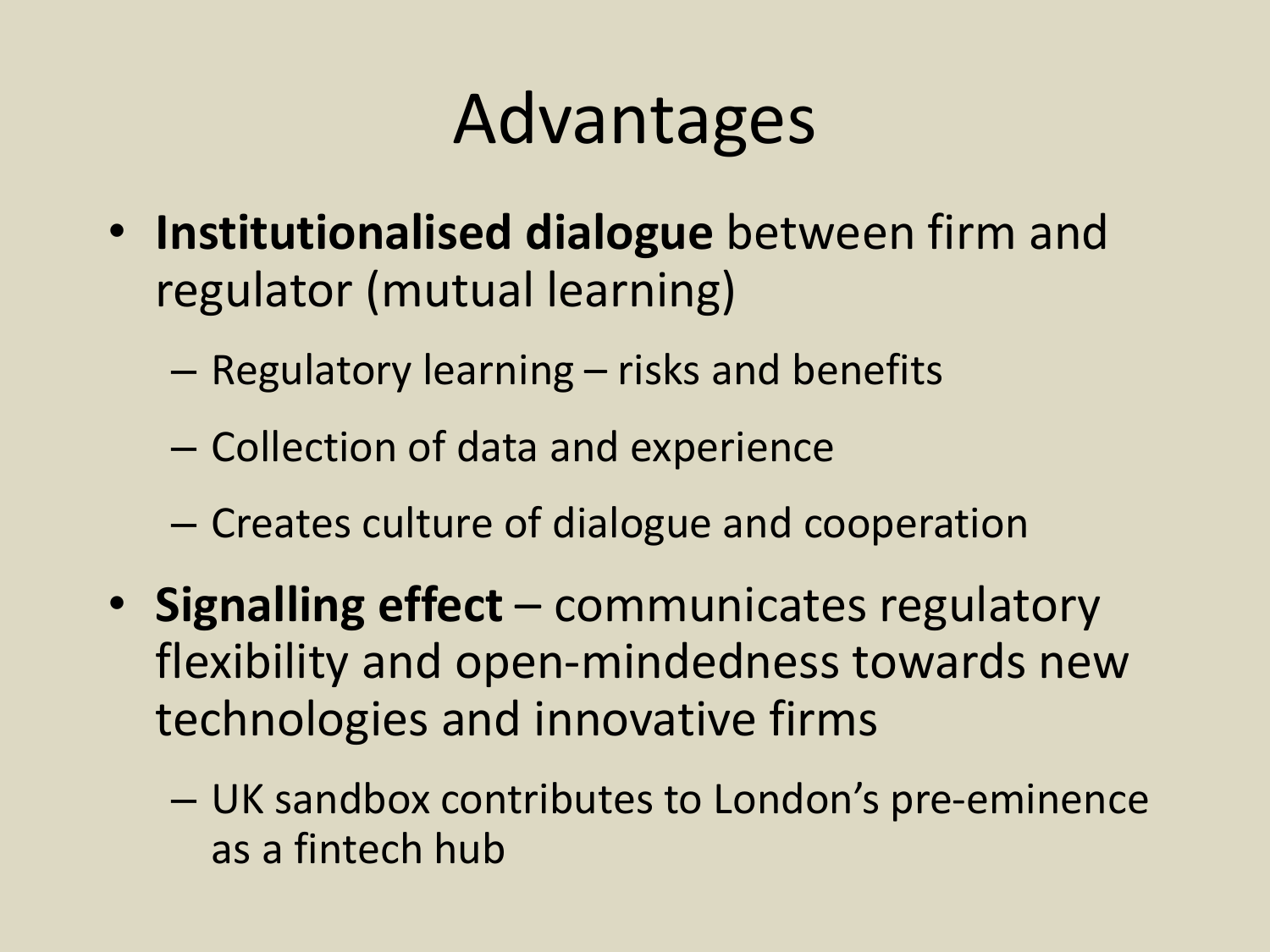#### **Benefits for regulators**

- Better monitoring of market and individual firms
- Data collection, learning process
- Experimentation with RegTech/SupTech
- will inform macroprudential issues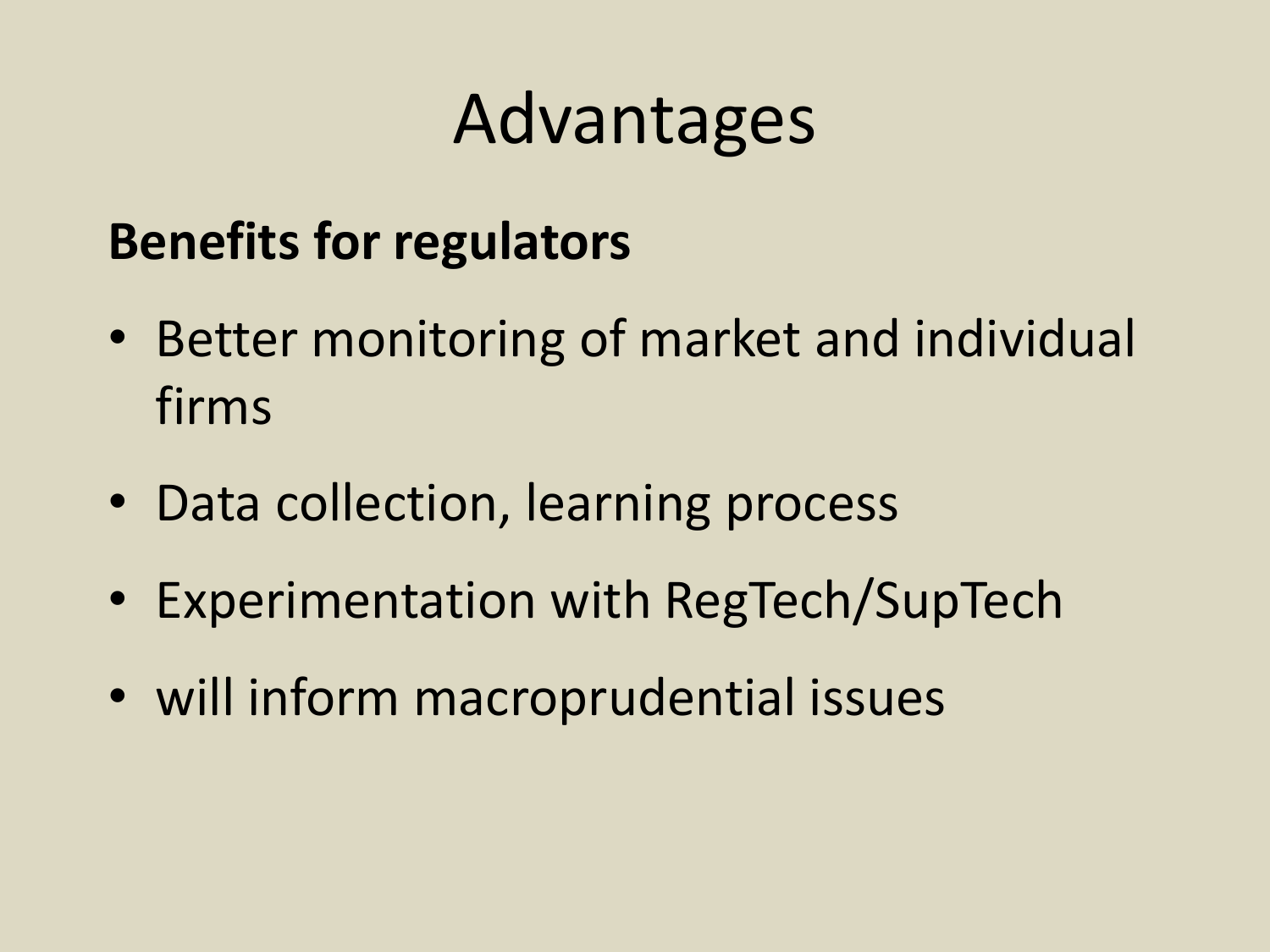#### **Benefits for consumers**

- More innovation and competition lower prices
- Regulatory uncertainty improved and consumer protection in place
- Increase "trust" in innovative products
- Increased competition higher diversification – fosters stability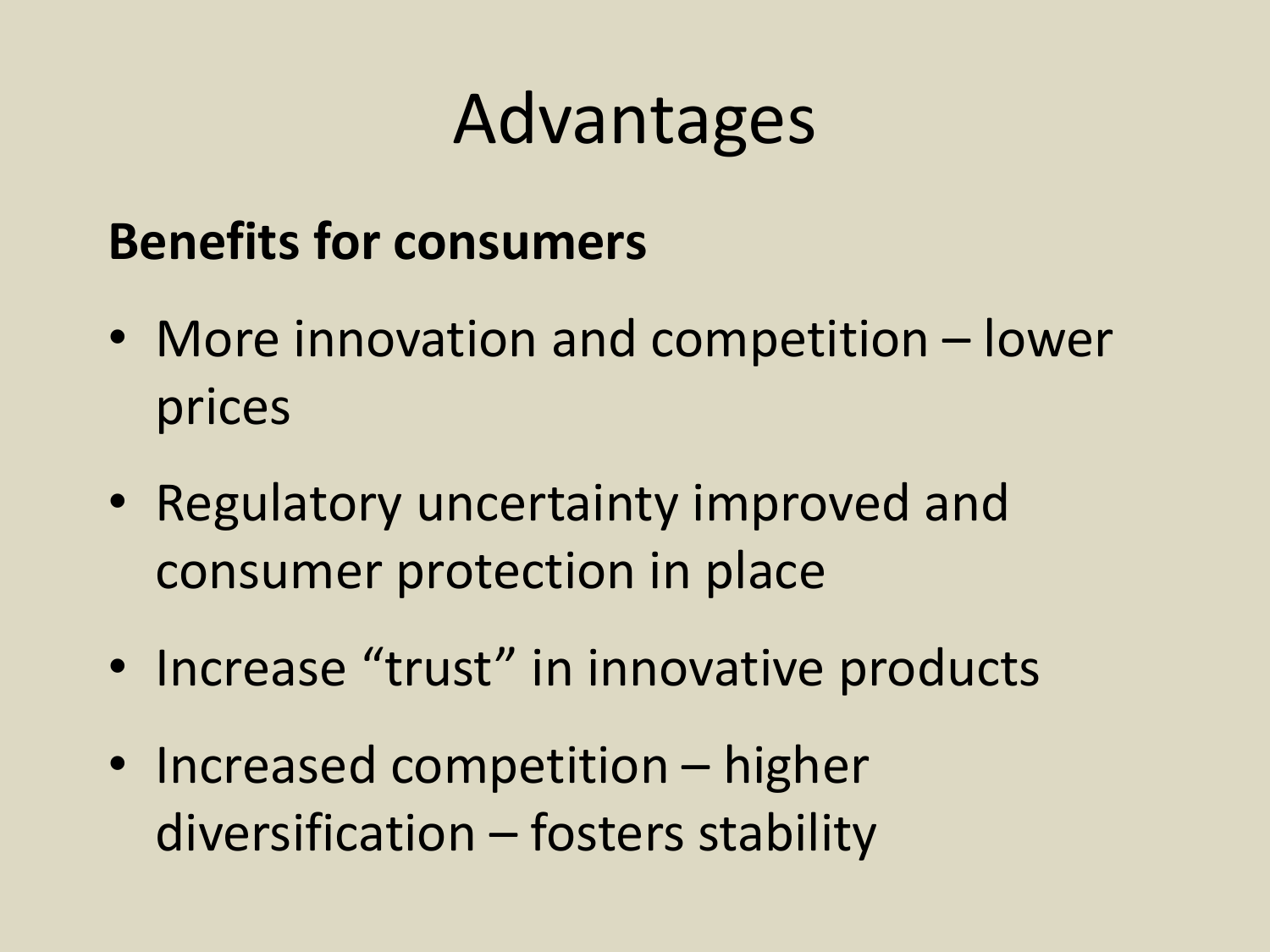#### **Advantages over changing traditional regulation**

- Experimentation character, overcoming regulatory agnosticism and knowledge dilemma (difficulty of cost-benefit analysis in financial regulation, Gordon 2014)
- Speed in particular in the EU context
- Flexibility / possibility of subsequent change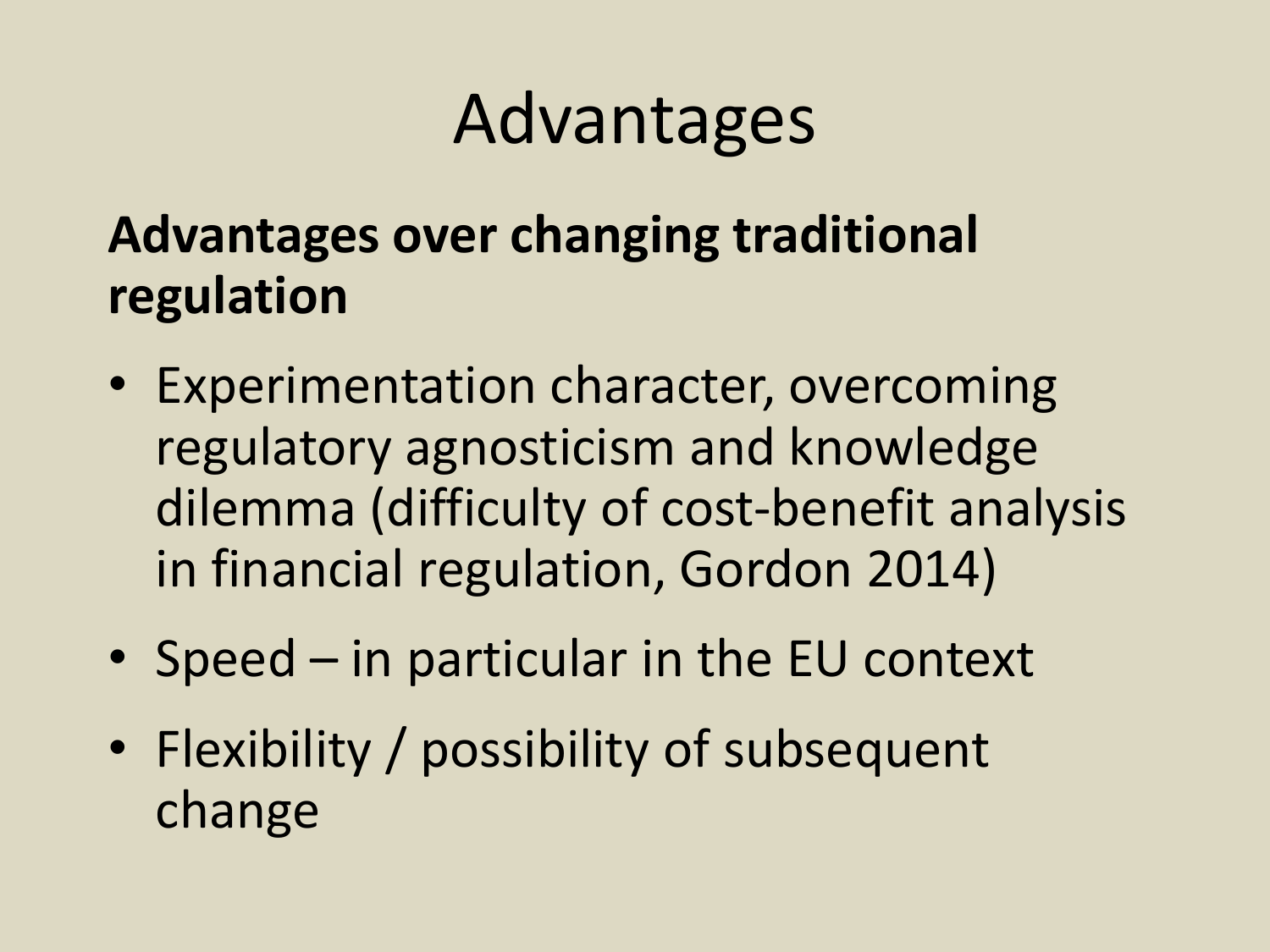### But:

#### **Disadvantages**

- Costly, resource-intensive
- No panacea, no ultimate solution
- May not be credible if no strong regulatory expertise (Zetsche et al 2017) or sufficient staff
- Lack of transparency?
- Rule of law problem?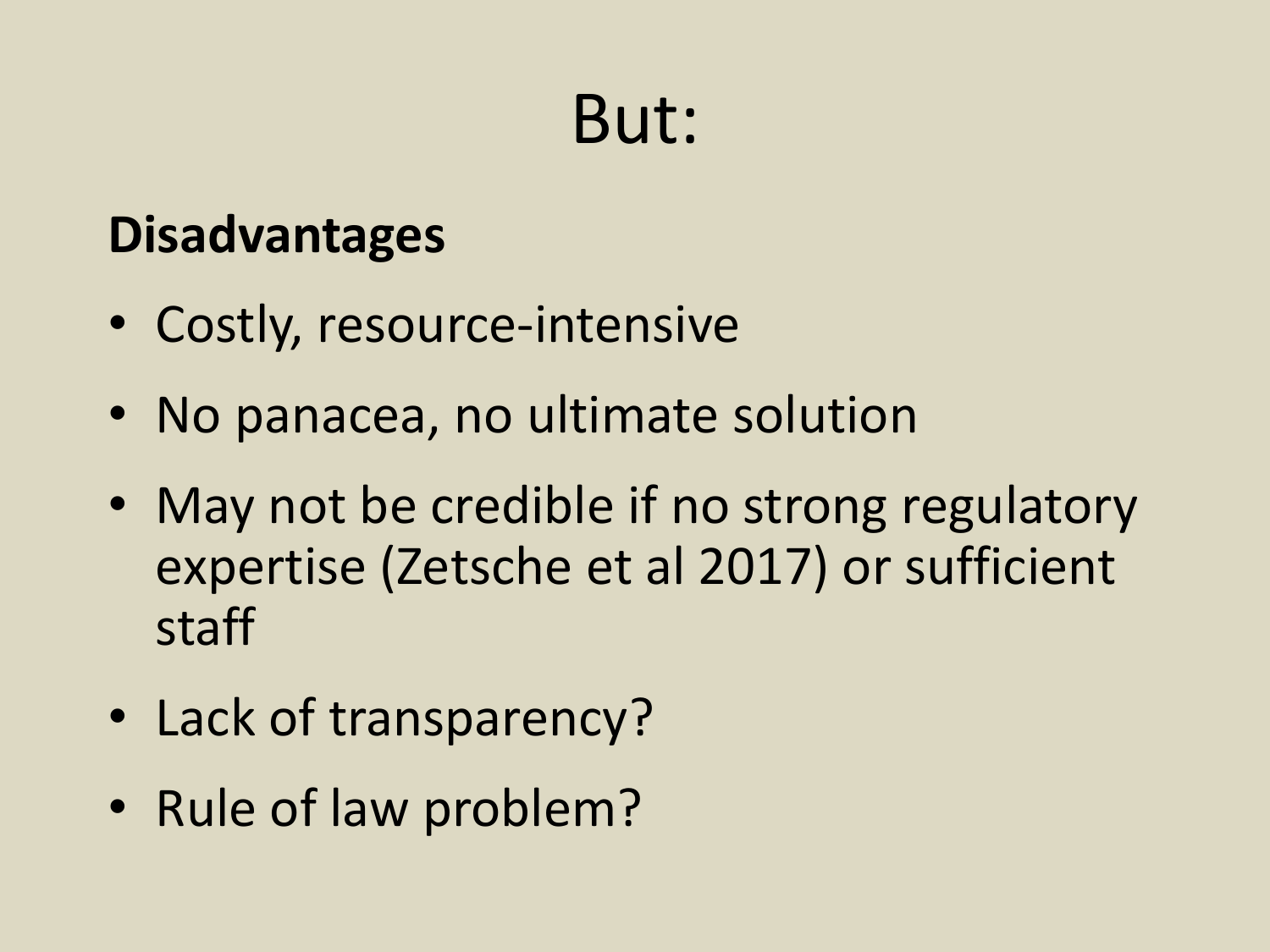III. Specific proposal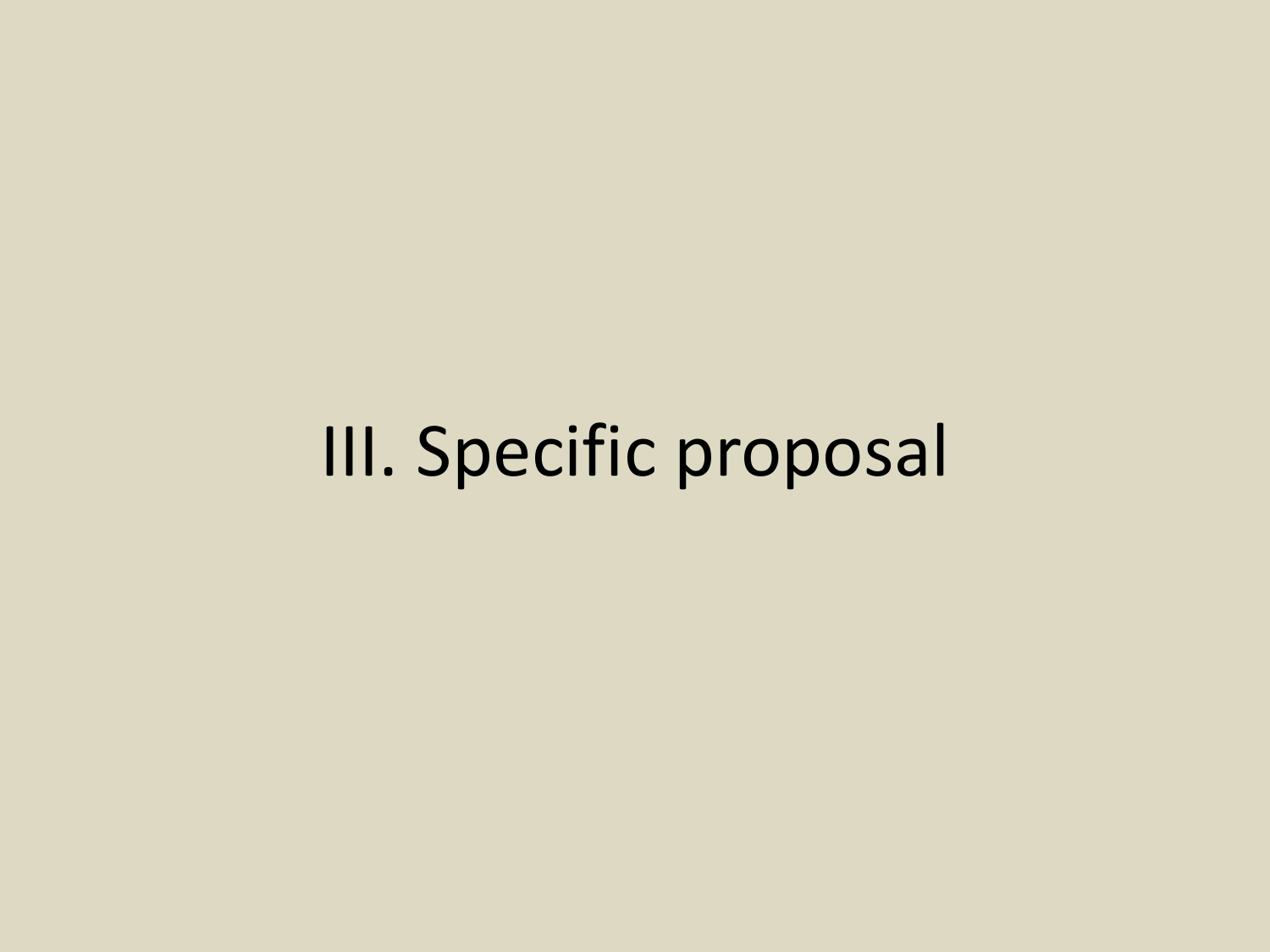#### **Additional problem in EU**

- Multiple layers of legislation / regulation
- Sandboxes operating on Member State level cannot set aside EU legislation
- No true EU regulator who could undertake sandbox on EU level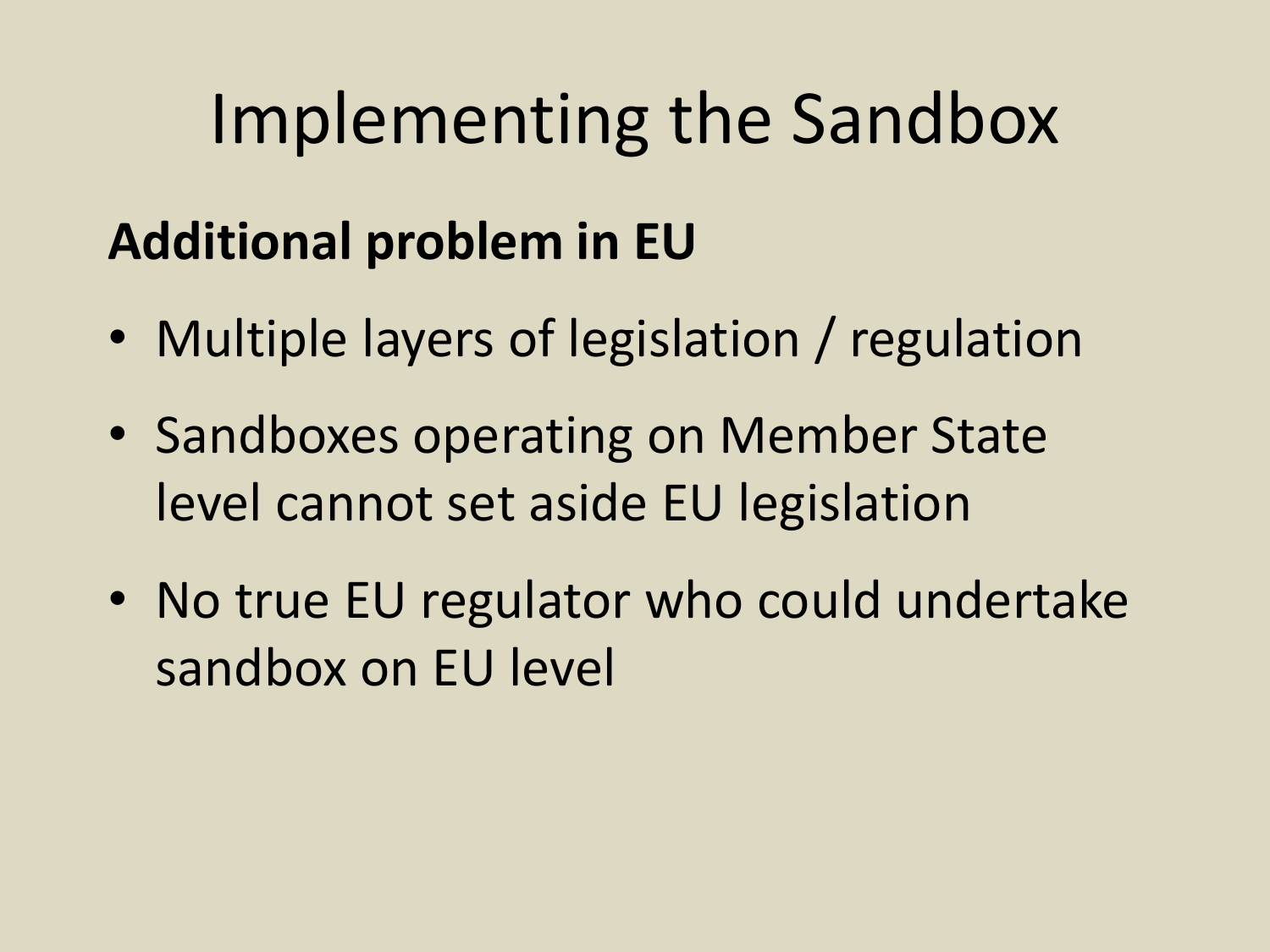#### **Olivier Guersent, DG for financial stability (September 2016):**

*"We think we should dedicate a bit of thought to how we can have a sound regulatory sandbox approach in Europe that allows markets to develop, that allows innovation to flourish, that allows those companies that innovate to go across borders in the single market while being consistent with our framework".*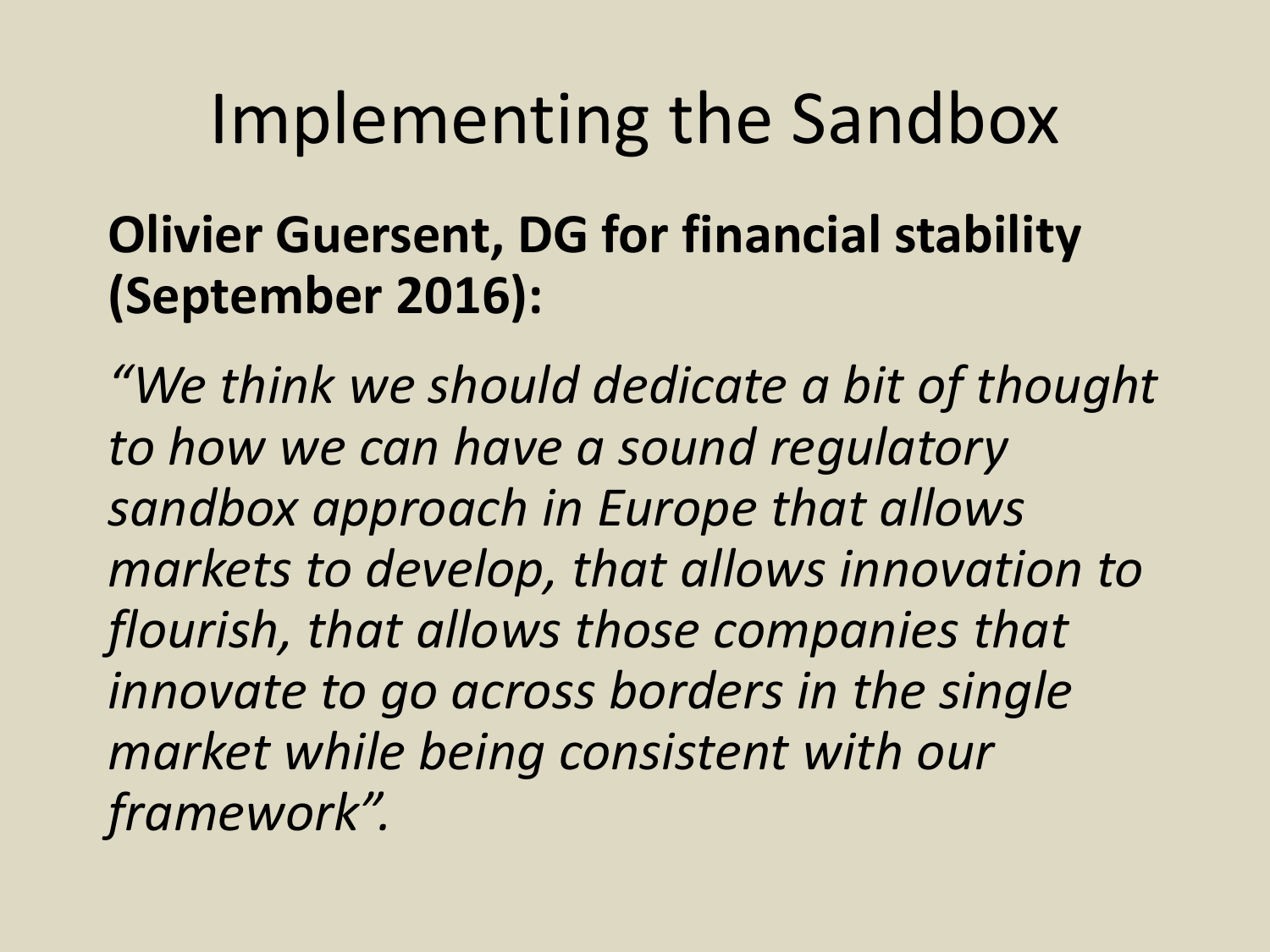#### **Two possibilities**

(1) Introduce a genuine EU sandbox, either

- fully operated at EU level, or
- executed by Member States

(2) "Guided sandbox": sandbox at Member State level, coordinated by EU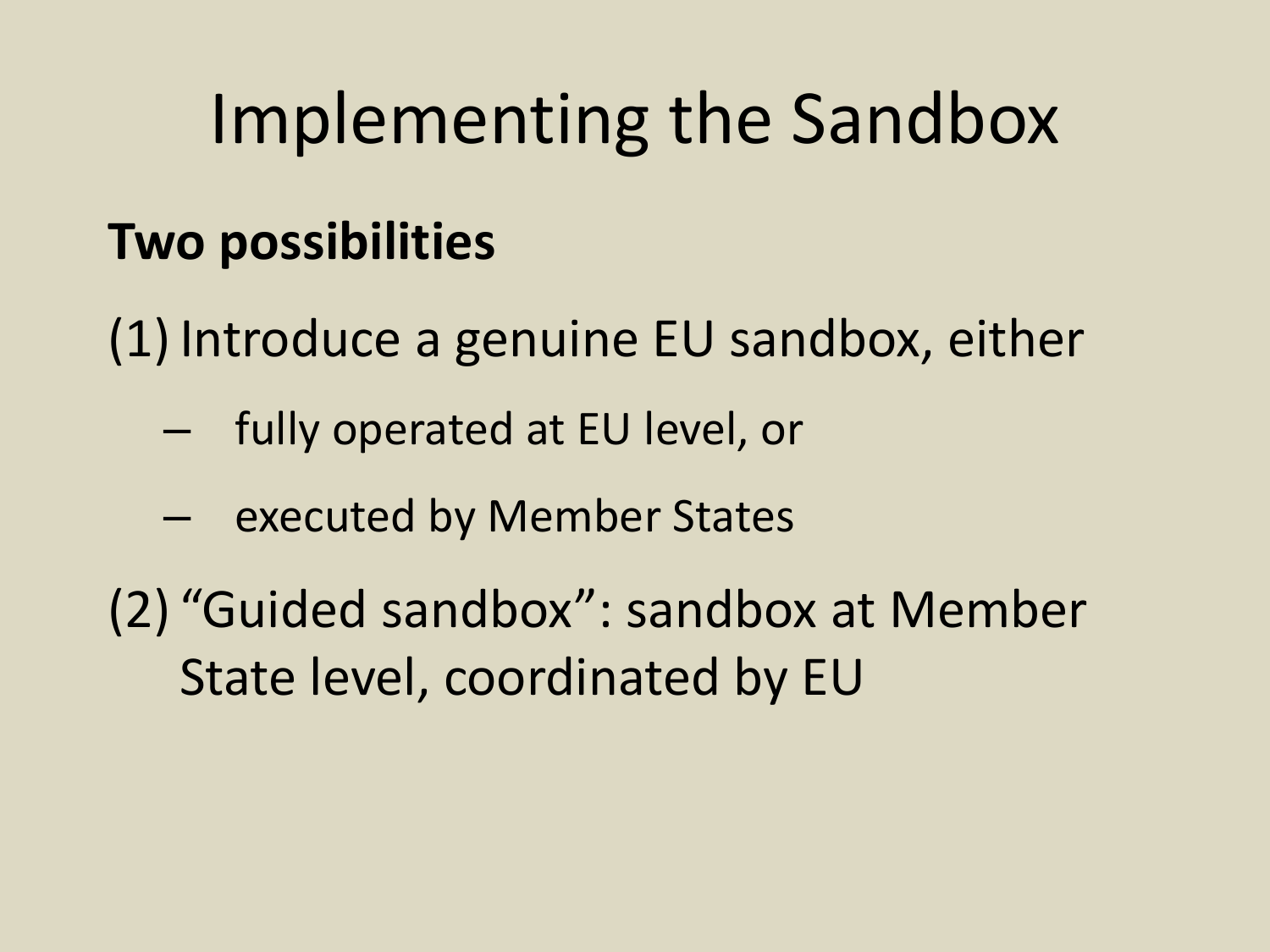#### **(1)Genuine EU sandbox**

- Apparently some support by EU Commission
- Respondents to fintech consultation
- But: politically unrealistic
- Legal barriers (*Meroni*)
- Treaty change required? Long period of implementation versus time constraints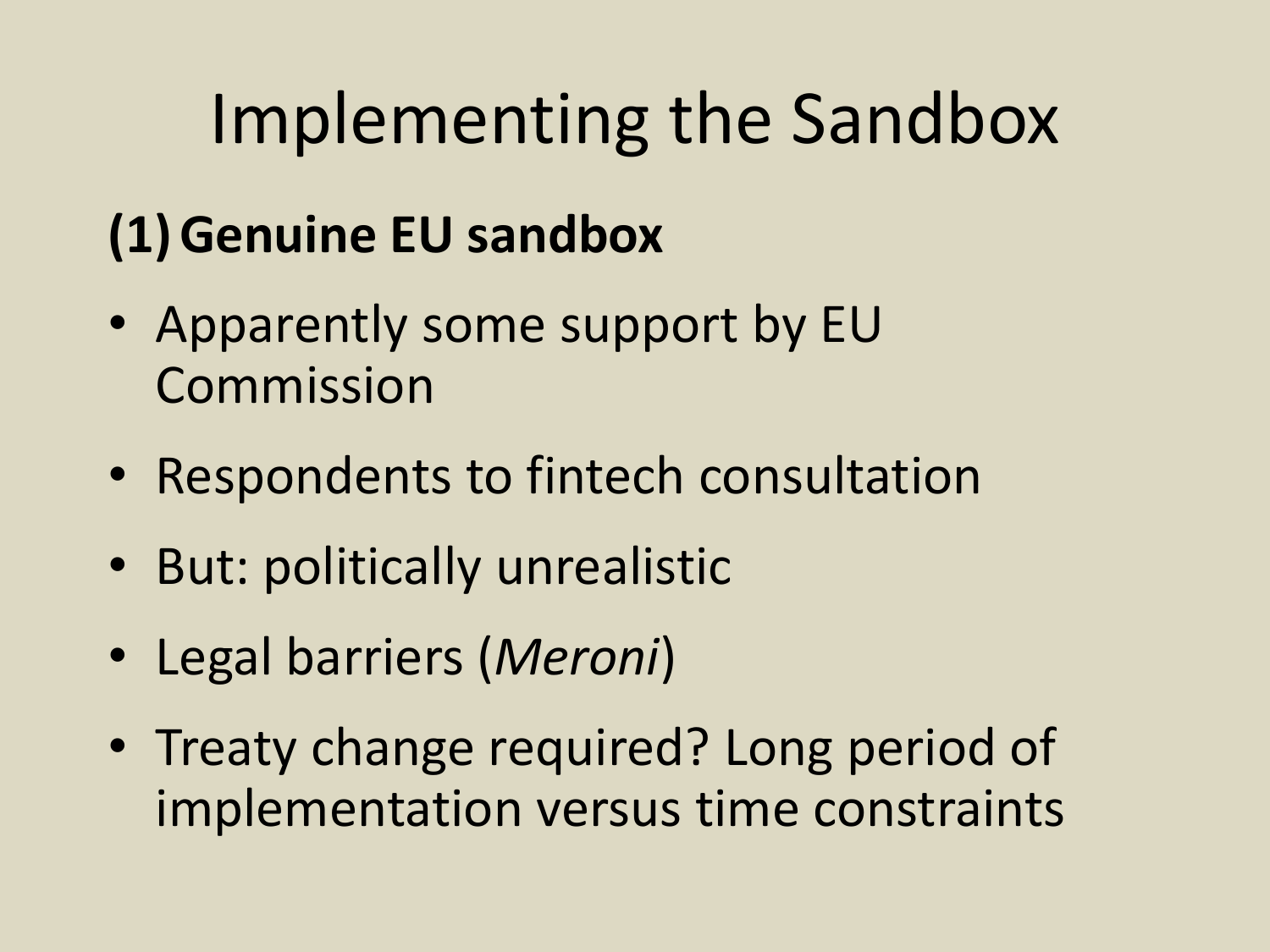#### **A more realistic option**

- European Banking Federation (EBF) 2016; Banking Stakeholder Group (BSG) 2017
- recommend harmonised framework for experimentation (with harmonised tools)
- i.e. establishment of level playing field for MS and participants, but execution within the power of national authorities
- Easier to implement yet still time consuming
- One-size-fits-all?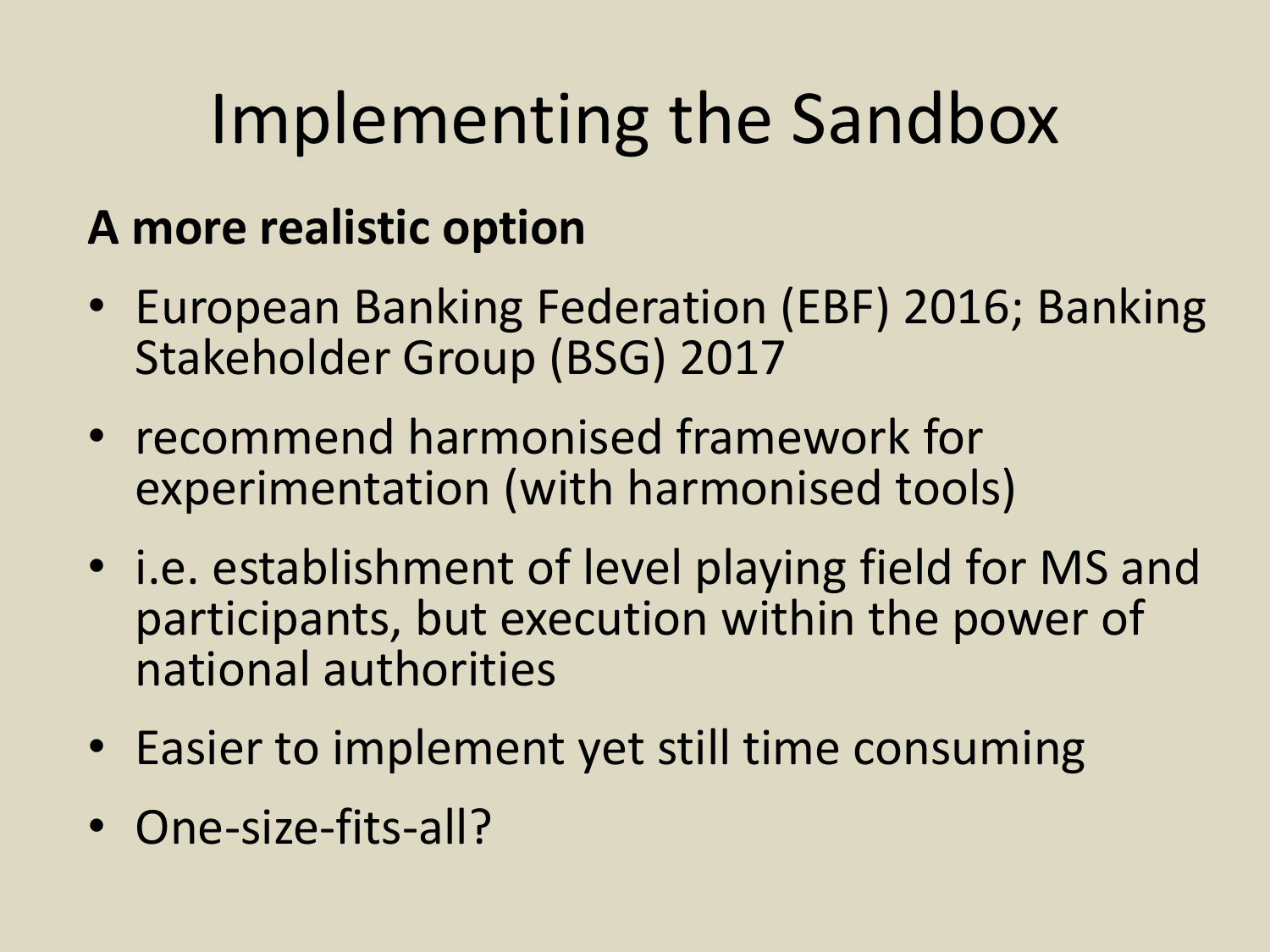#### **(2) "Guided sandbox"**

- MS sandboxes, coordinated by EU
- "guided policy implementation": experimentation with sandbox concept itself
- ESMA could serve as
	- Monitor
	- Forum of exchange with experiences
	- Institution adopting guidelines and recommendations
- MS have incentive to experiment and compete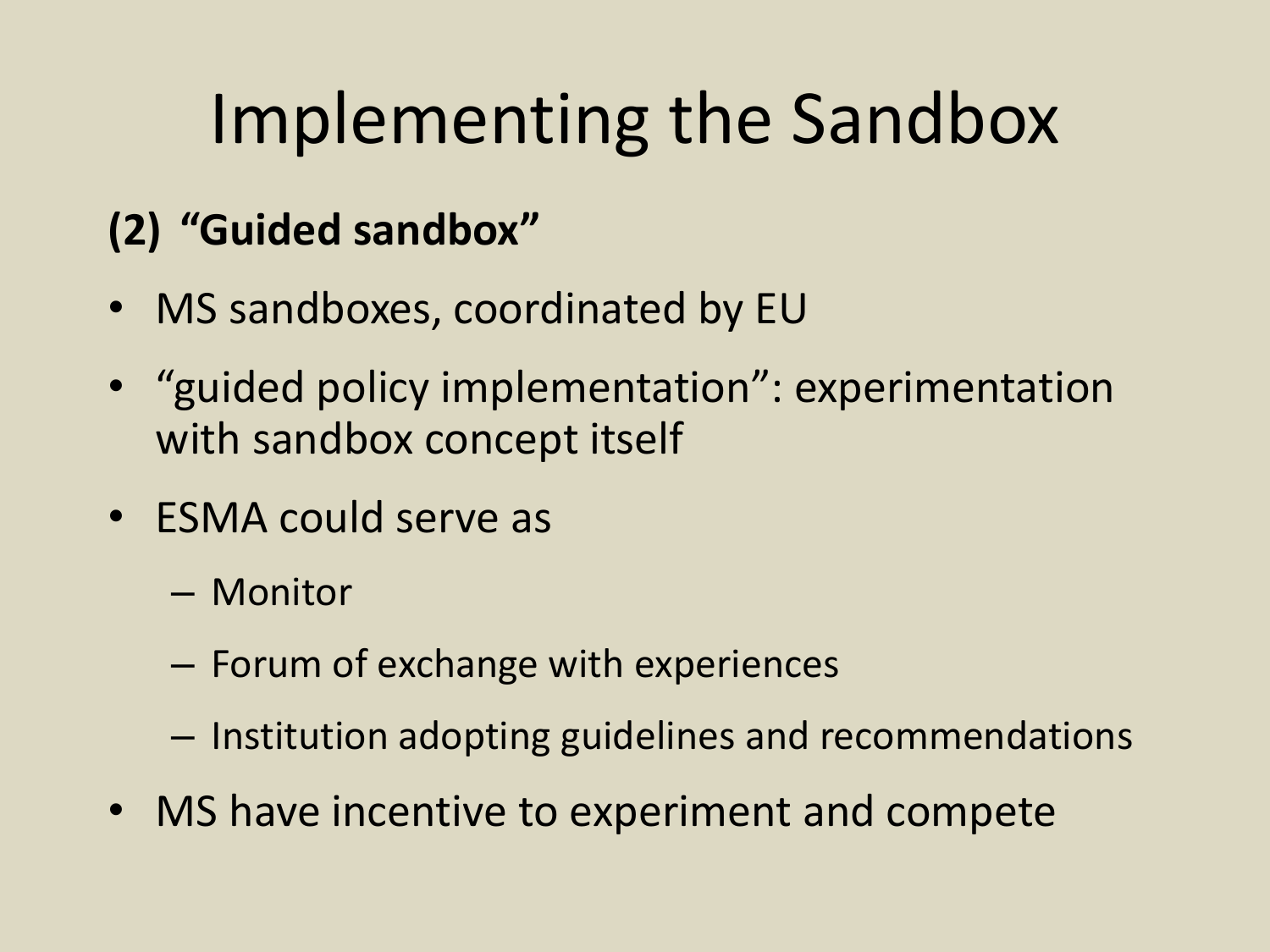#### **Advantages**

- Speed of adoption and flexibility
- ESMA's role initially highlight where room for flexibility exists already now
- Future legislation may deliberately leave more room for manoeuver
- Smaller MS would benefit disproportionately from ESMA guidance
- More sophisticated regulators may experiment themselves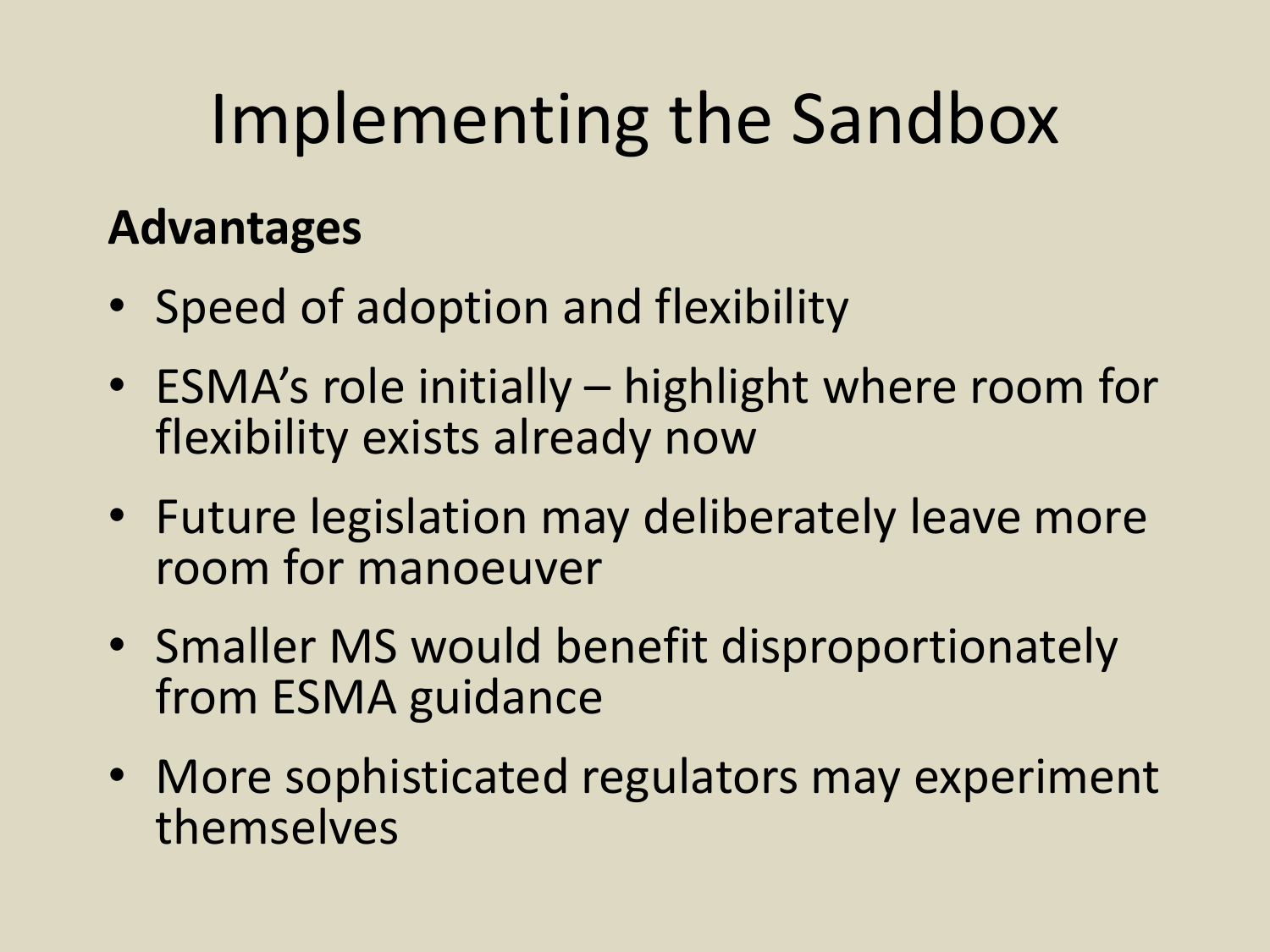#### **Multiple-level feedback process**

- MS report back to ESMA
- ESMA's feedback to MS
- Market and competition as a source of feedback
- More sophisticated regulators may experiment themselves

#### **Race to the bottom?**

- If executed properly, market failures will be addressed
- EU law setting minimum standards
- Expect market learning process, MS specialisation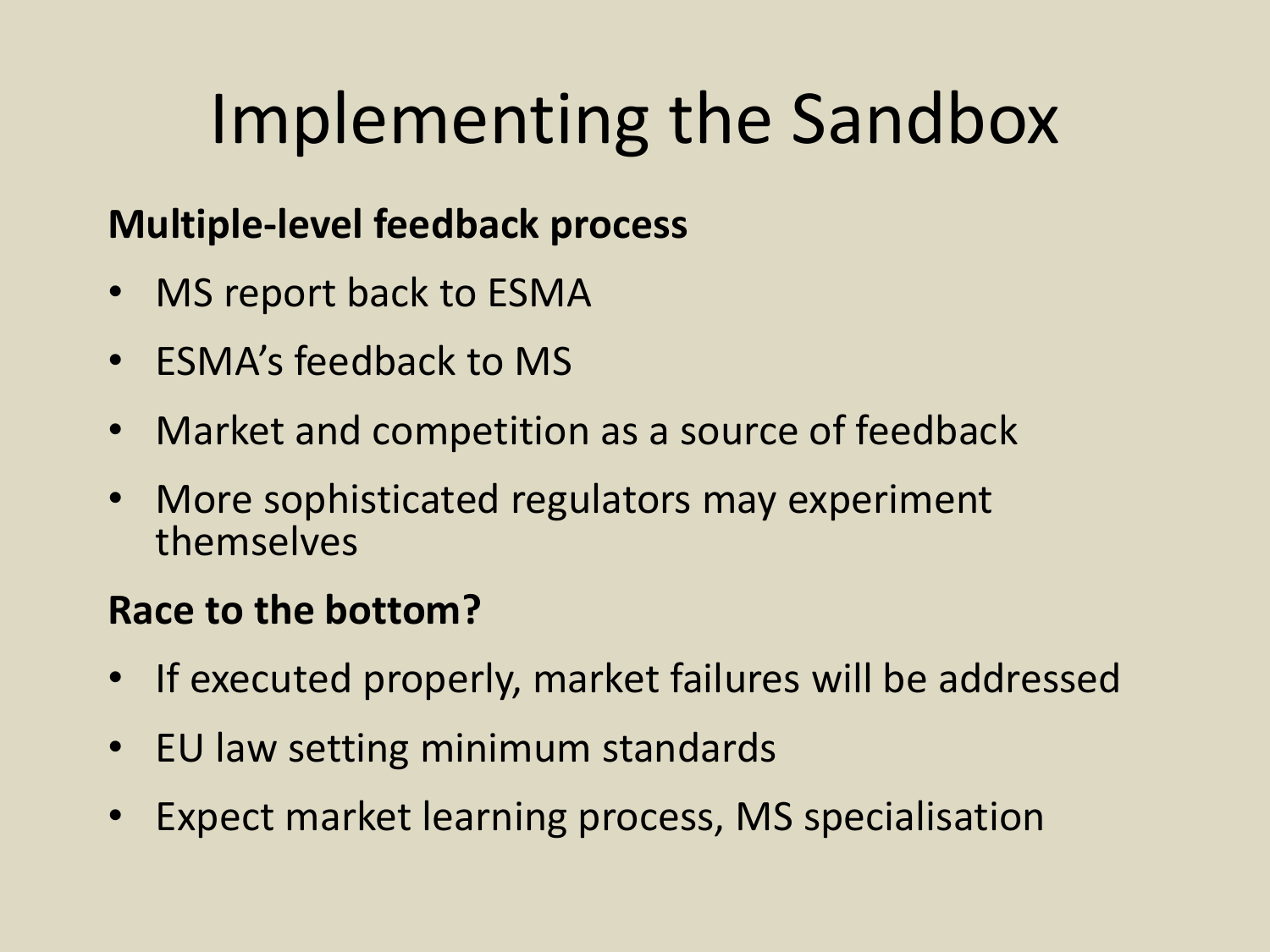## Follow-up regulation

#### **Regulatory Trajectory**

(1) Maintaining dialogue

- Build on positive relationship from Sandbox
- Maintain information and data exchange
- Increasingly monitor macro issues
- (2) Addressing barriers *within* the market
- Identify inadequate obstacles and address them
- Accompanied + supervised scaling up
- Cooperation with other regulators (MoUs)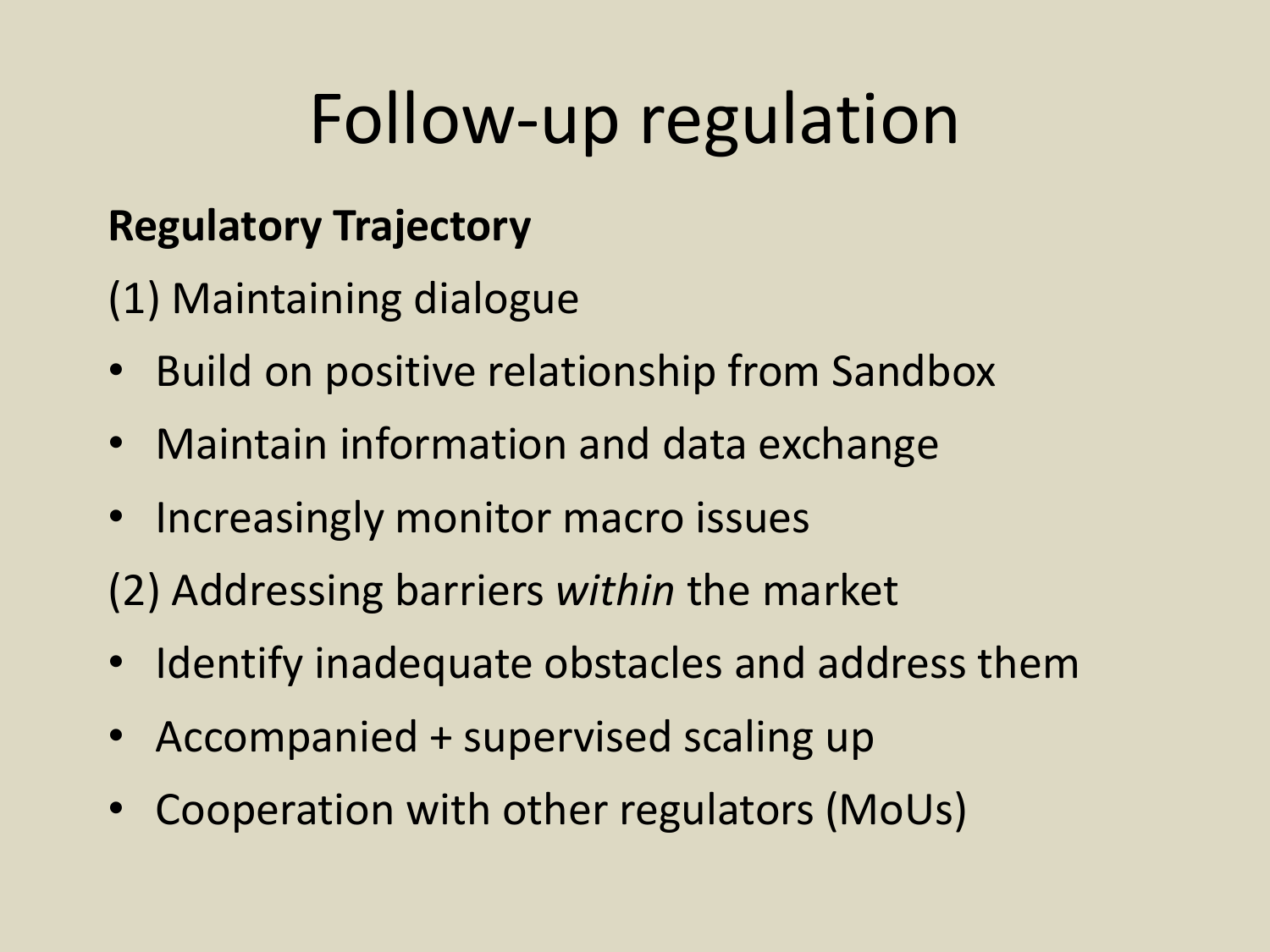# Conclusion

#### **The case for a sandbox**

- Helpful regulatory tool for uncertain, new phenomena
- Particular EU context challenges
- Pragmatic proposal to implement on the MS level with EU guidance

#### **Follow-up Trajectory**

• Maintaining dialogue & information exchange, while addressing barriers to scaling up